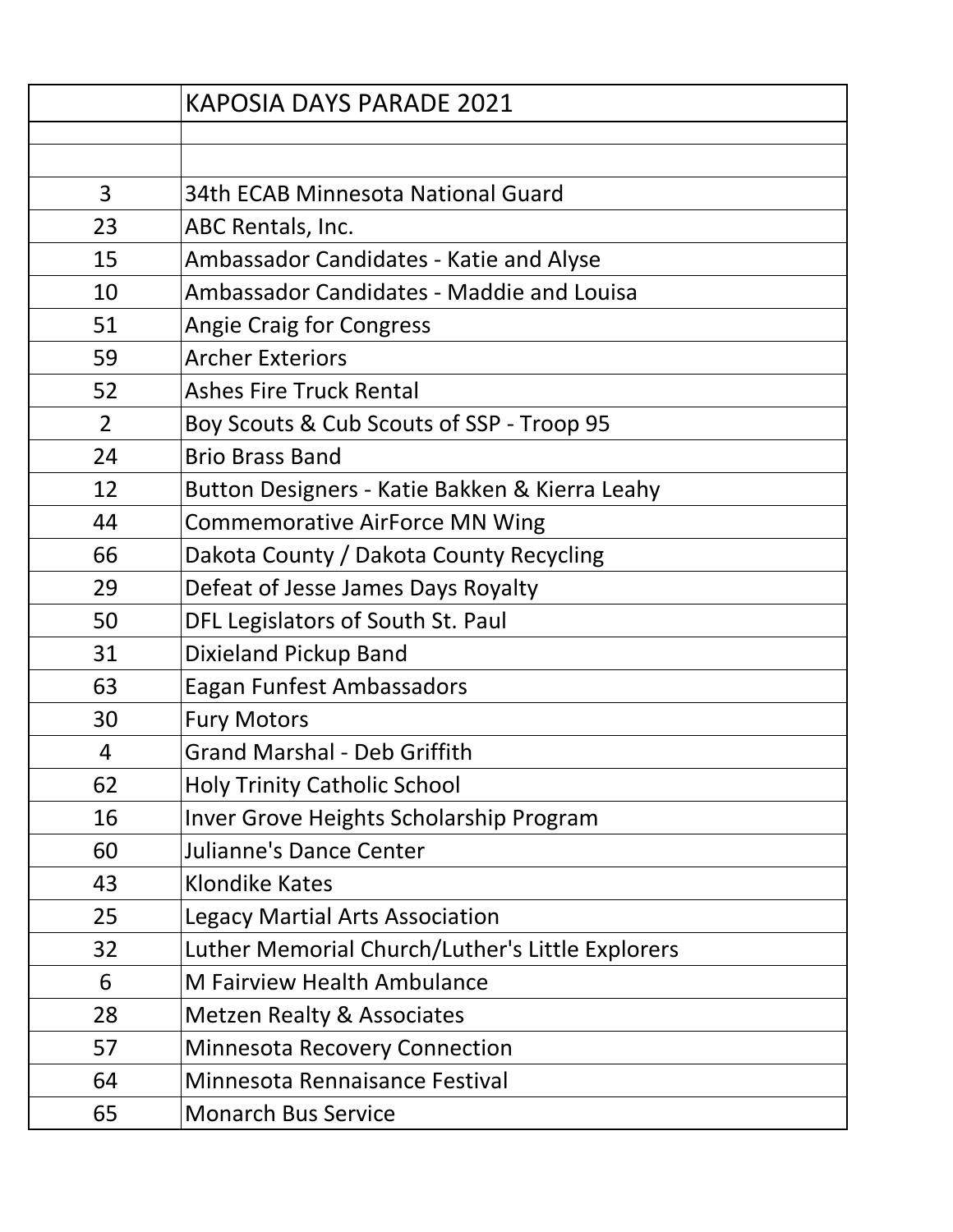| 34           | Neighbors, Inc.                                               |
|--------------|---------------------------------------------------------------|
| 53           | North Hudson Pepper Fest                                      |
| 39           | North Wind Titans and Rice Street Royalty & Candidates        |
| 48           | Osman Shrine (Mighty Mites, dragon, calliope, cars etc.)      |
| 49           | <b>Osman Shrine Clowns</b>                                    |
| 54           | <b>Republic Services</b>                                      |
| 45           | Rhythm and Shoes Performance Co.                              |
| 20           | <b>River Falls Royal Ambassadors</b>                          |
| 35           | Royal Guards of the St. Paul Winter Carnival                  |
| 18           | Safe-Way Bus Co.                                              |
| 46           | Sanimax                                                       |
| 55           | Scott Jensen for Governor                                     |
| 9            | South St. Paul Dance Team                                     |
| 7            | South St. Paul Lions Club                                     |
| $\mathbf{1}$ | South St. Paul Police Department                              |
| 5            | South St. Paul Mayor & City Council, & South Metro Fire Dept. |
| 19           | South St. Paul Public Schools                                 |
| 17           | South St. Paul Relay for Life                                 |
| 26           | South St. Paul Summer Theater                                 |
| 22           | South St. Paul Swim & Dive Team                               |
| 14           | South St. Paul Wrestling                                      |
| 47           | South St. Paul Youth Hockey Association                       |
| 41           | South Winds of the St. Paul Winter Carnival                   |
| 58           | Spielmannszug Minnesota                                       |
| 13           | St. Paul Clown Club                                           |
| 42           | St. Paul Vulcan Krewe                                         |
| 38           | St. Paul Winter Carnival Junior Royalty                       |
| 36           | St. Paul Winter Carnival Royal Family                         |
| 37           | St. Paul Winter Carnival Senior Royalty                       |
| 61           | <b>State Representative Keith Franke</b>                      |
| 8            | Super Senior - Glenn Boche                                    |
| 11           | The Coop                                                      |